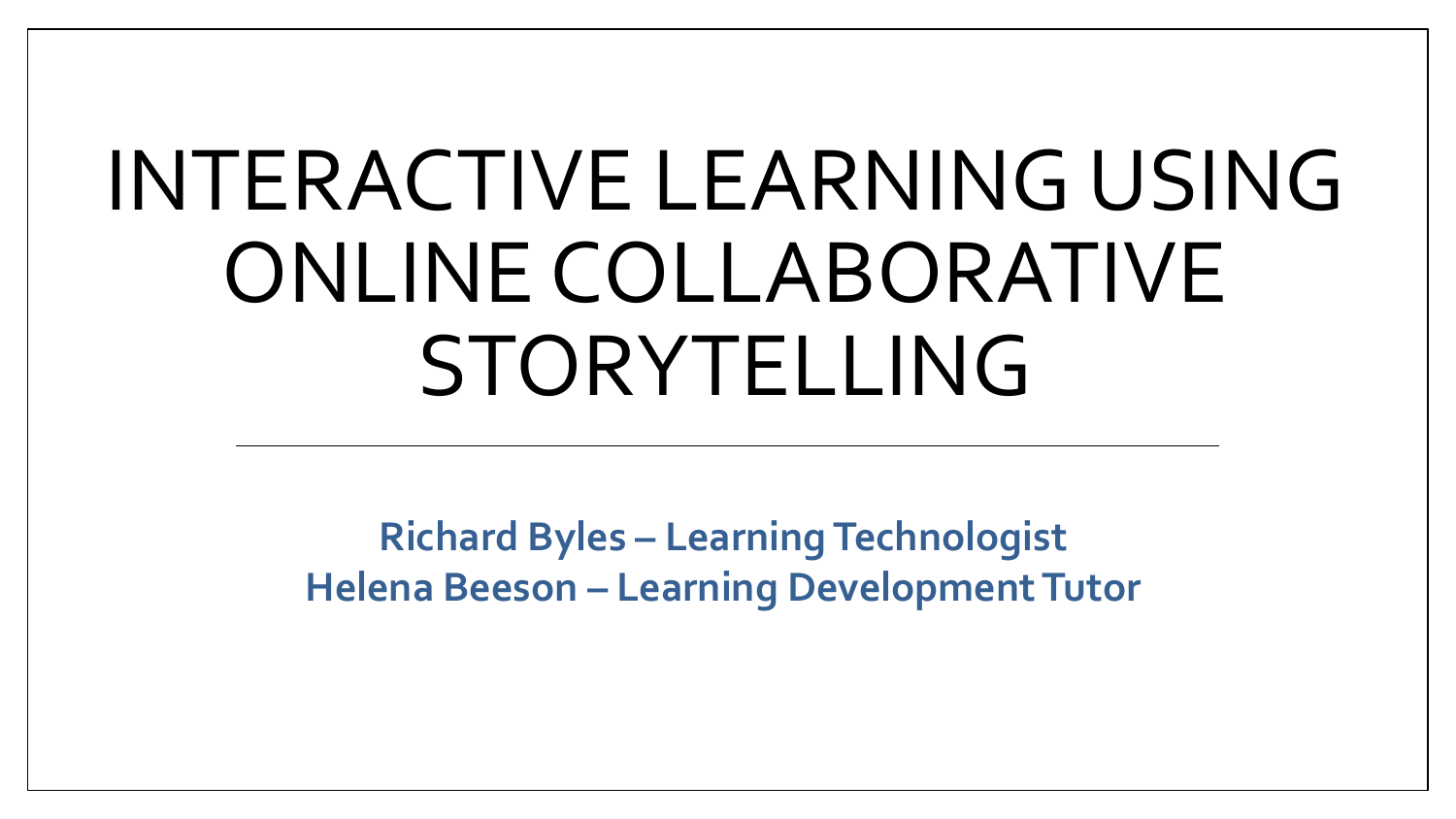What did we want to achieve?

- •**Help students to understand common groupwork issues**
- **Practise the skill of groupwork**

• **Create student led activity**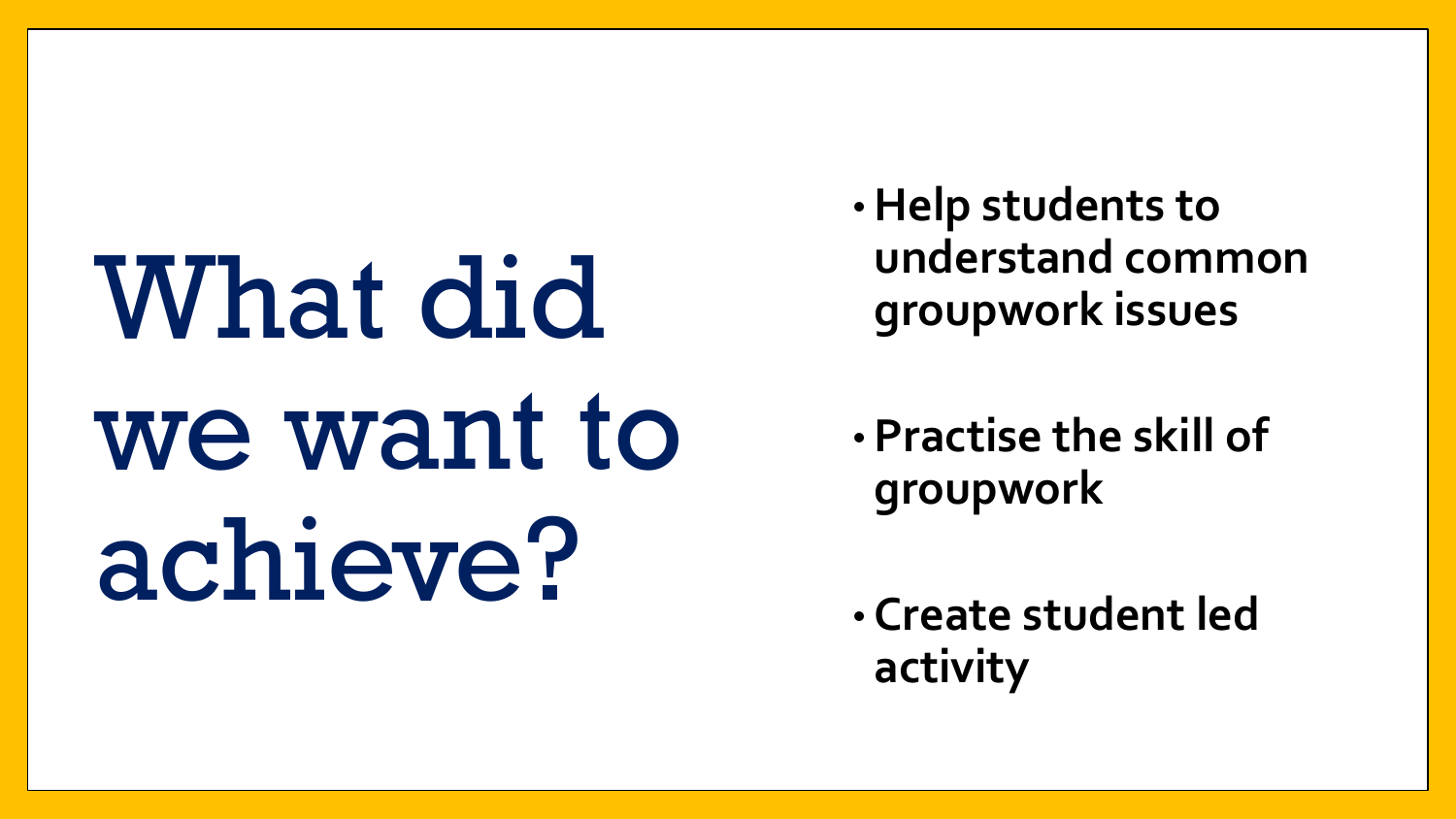# What is the learning context?





**Classroom activity Group sizes 10-20** 

**students**



**Students provide their own devices**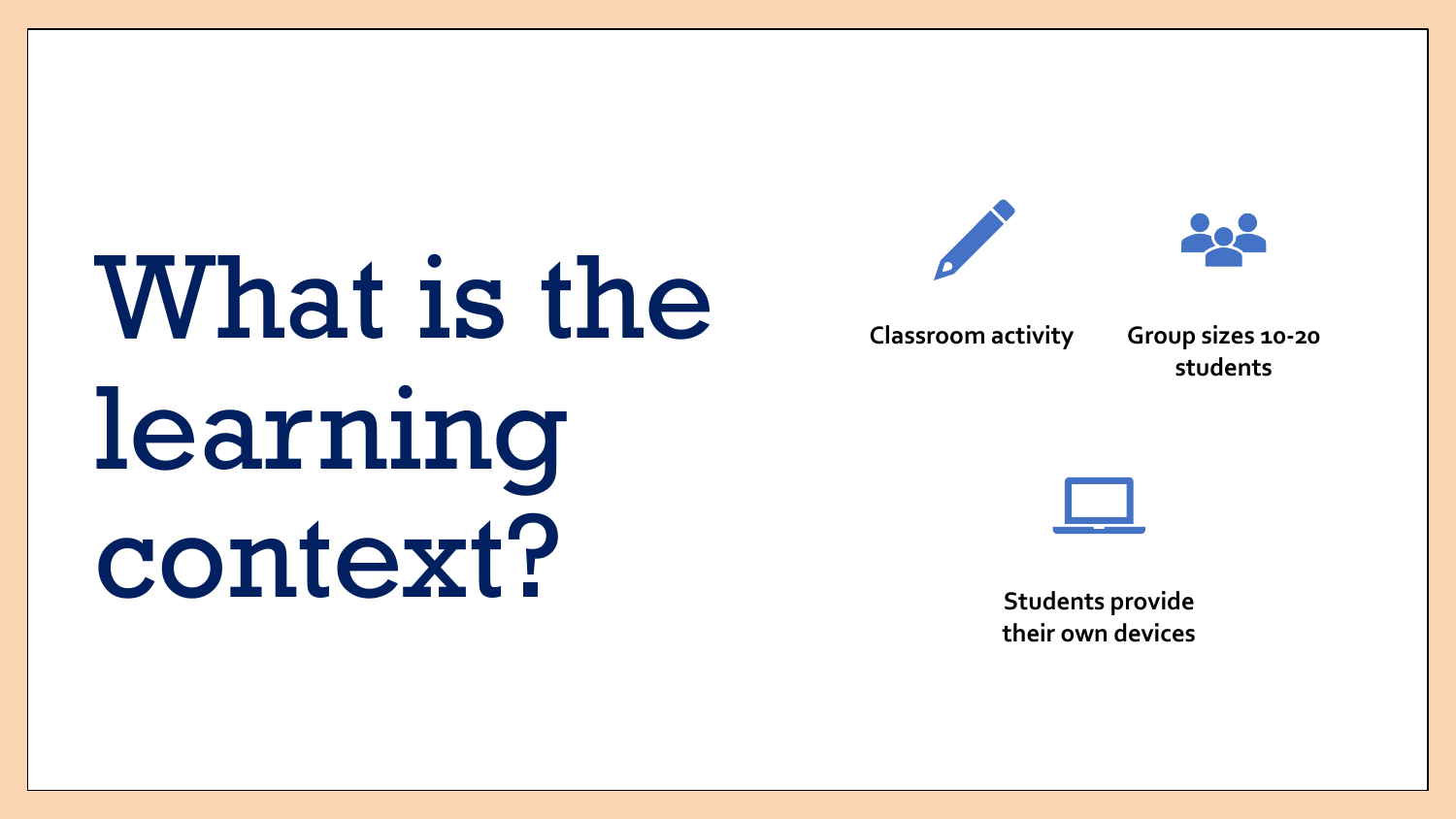## Our

## process

•**Investigate** •**Collaborate** •**Design** •**Refine** •**Reflect**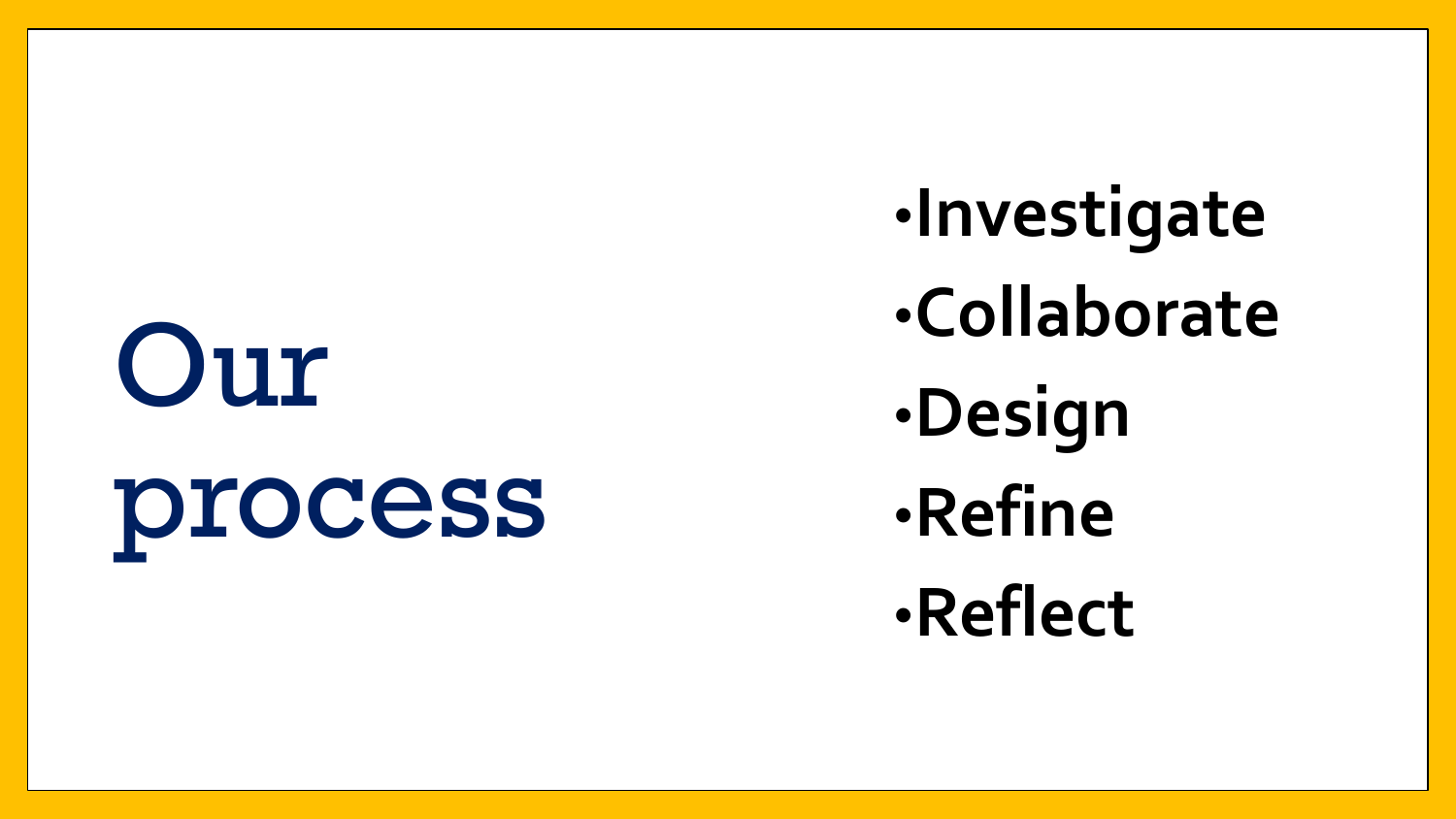## Our groupwork activity

- **Real group work problems**
- **Student led**
- **Fostering creative and collaborative work**
- **Learning new digital skills**
- **Facilitated and reflective**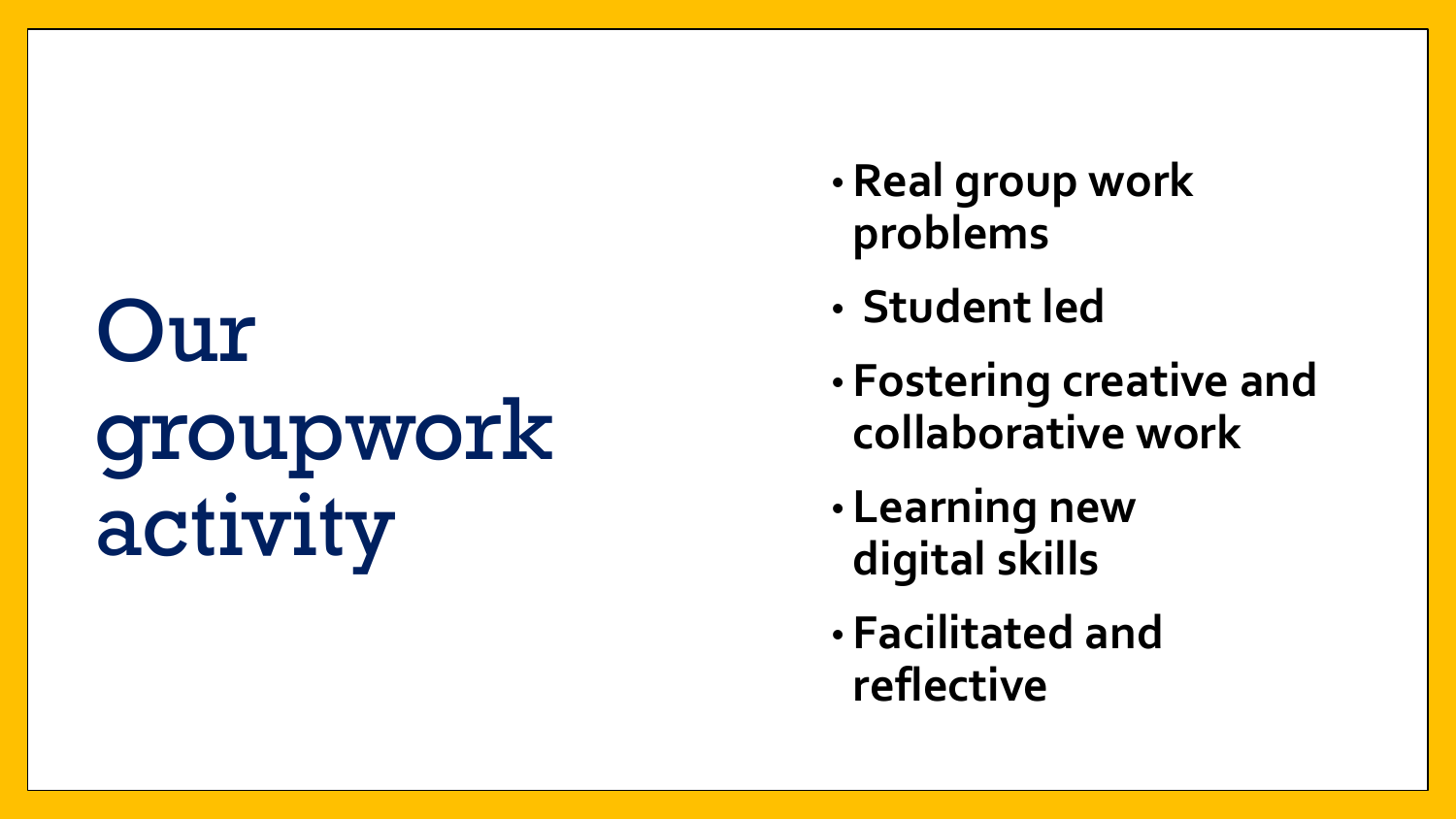Pedagogy: why this approach?

- **Aligns with active blended learning pedagogic goals**
- **Promotes Digital literacy**
- **Peer learning**
- **Confidence building**
- **Provides an opportunity to model and practice groupwork**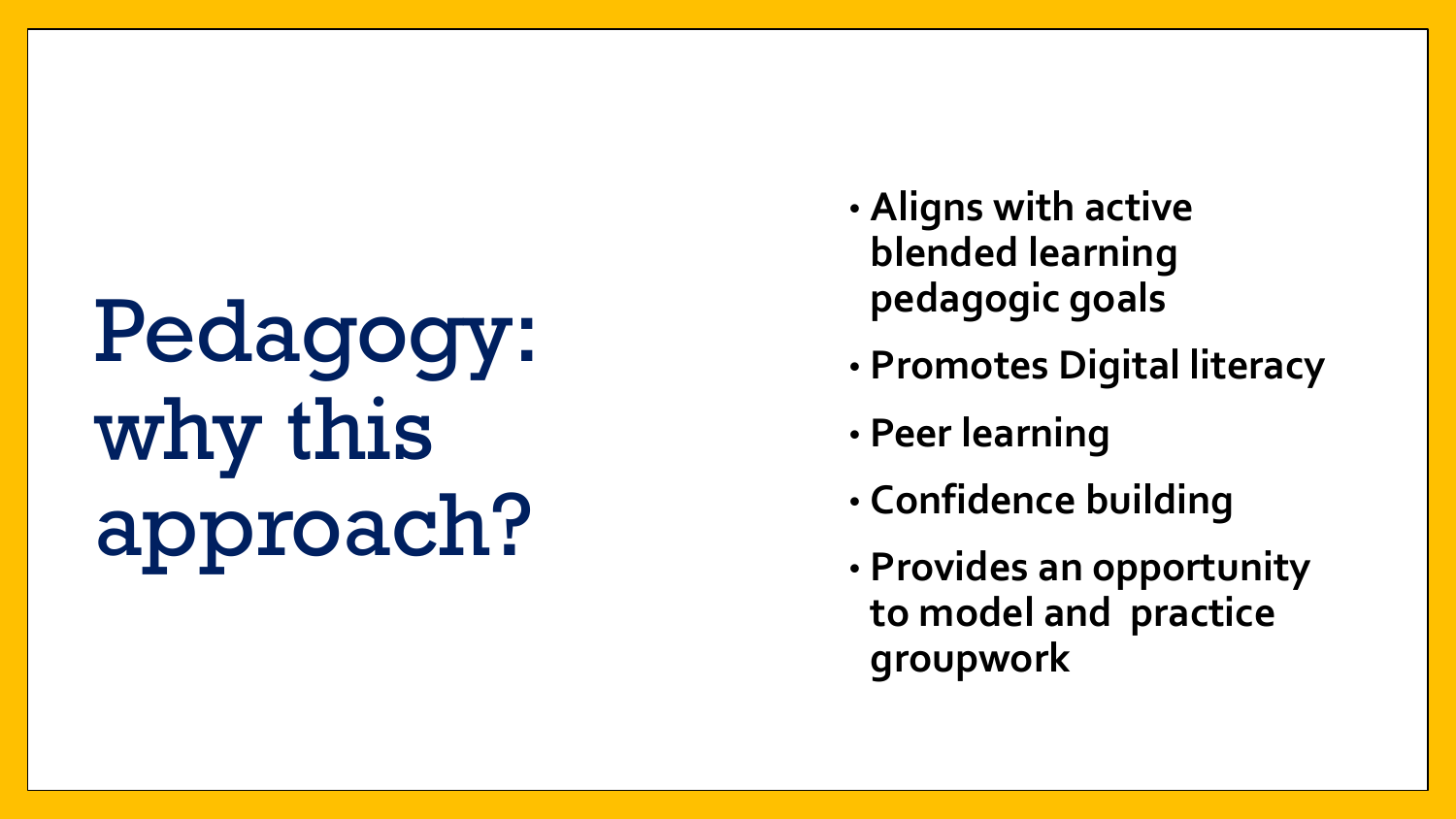### The 3 stages of the activity

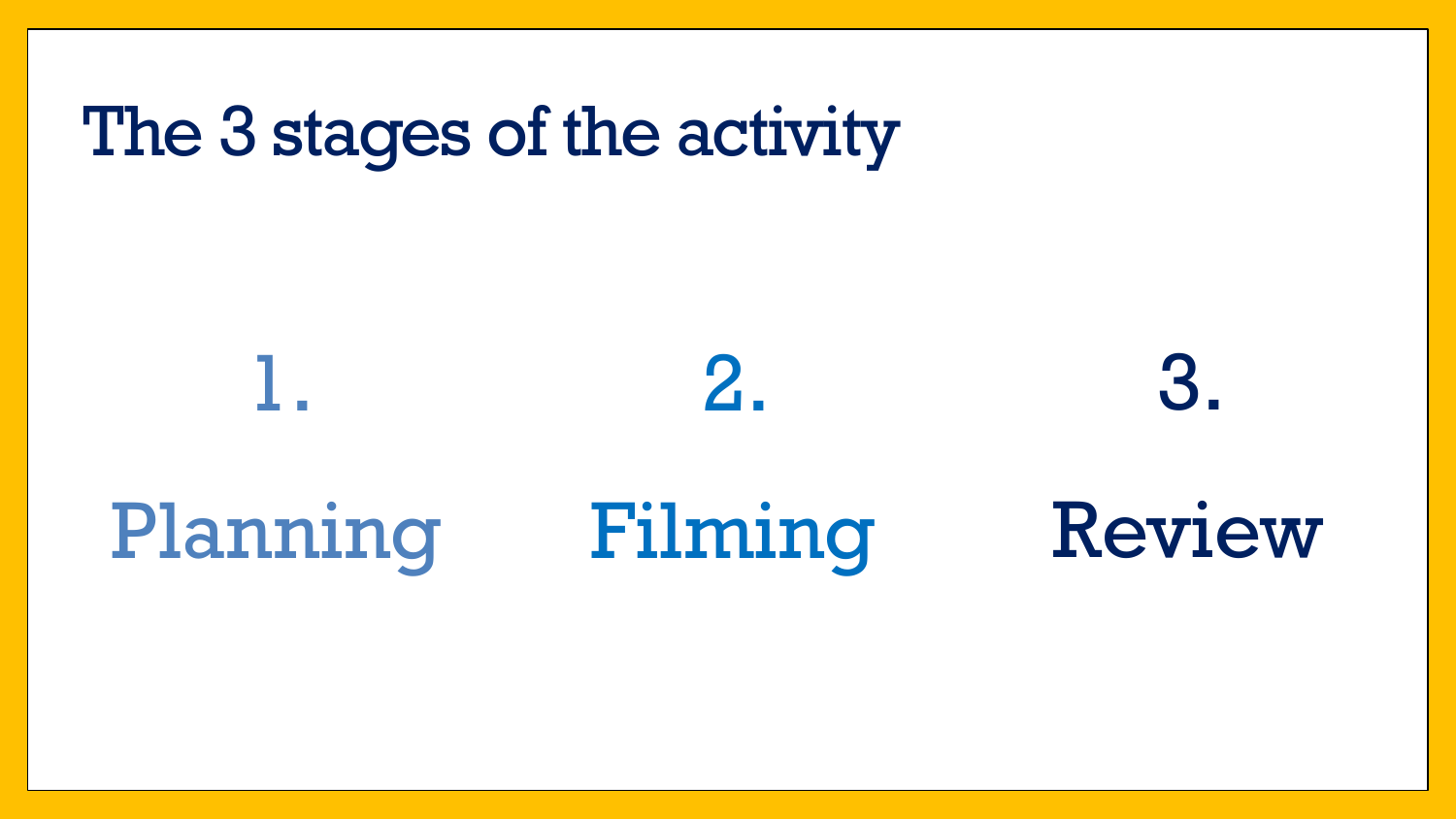### 1. Planning

Setting expectations

#### Provided activity sheet

• **Show an example:**<br>https://corp.kaltura.com/video-content-management-

[https://corp.kaltura.com/video-content-management-](https://corp.kaltura.com/video-content-management-system/kaltura-interactive-video-paths/) Modelling: system/kaltura-interactive-video-paths/

• **Set clear timings for each part of the activity.**

• **Worksheet download:** [How to practice groupwork | Group Work Skills](https://mypad.northampton.ac.uk/groupworkskills/exercise/) (northampton.ac.uk)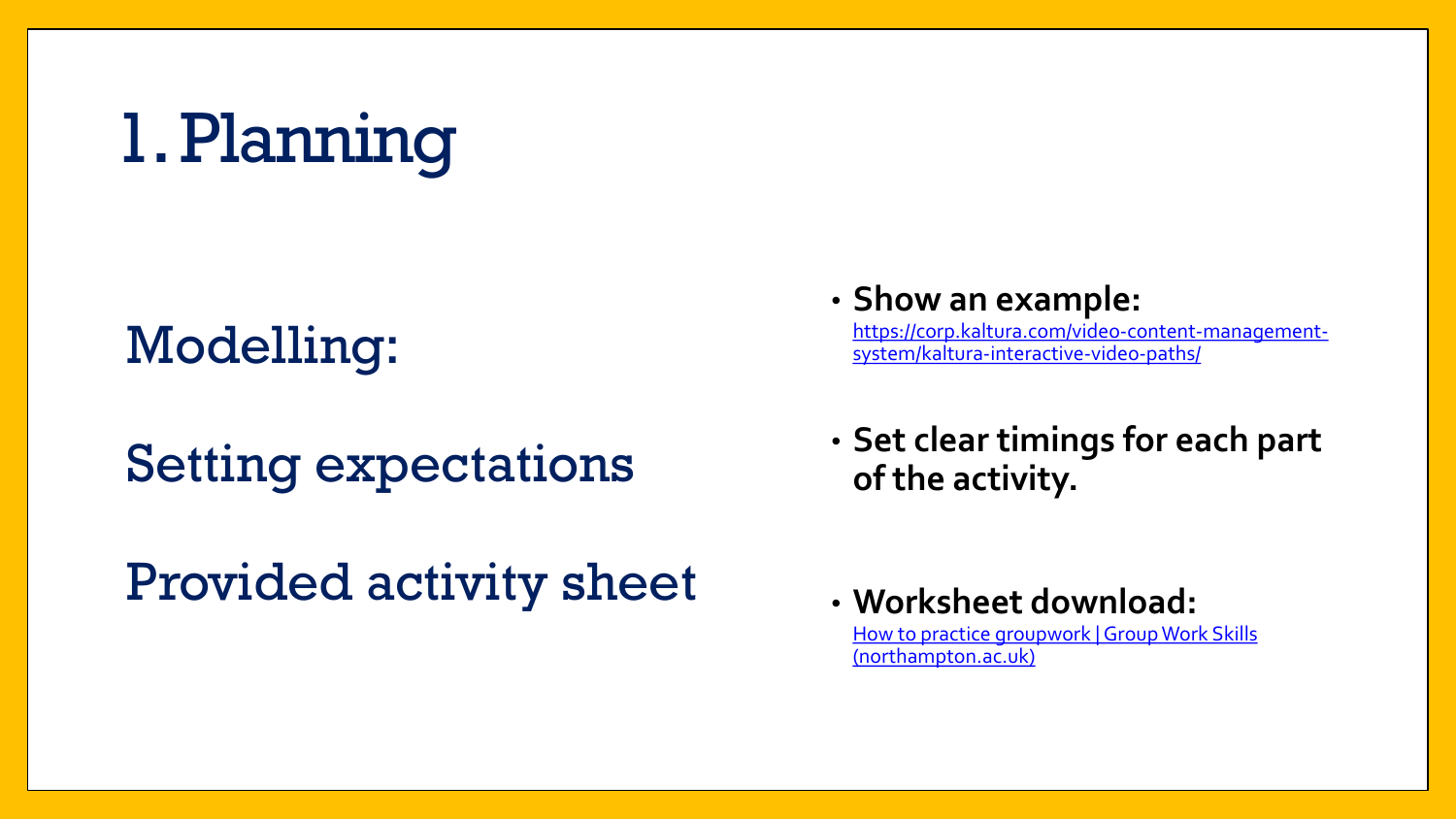## 2. Filming

#### Filming Guidance

Discussion on lighting, types of shot & where to position camera for good quality audio.



#### Roles Students allocated roles: actors, camera and director.



#### Review

Feedback on shots, script and performance, student can refilm.



#### Recording

Students choose which device from their group to record on. Recording takes place outside the classroom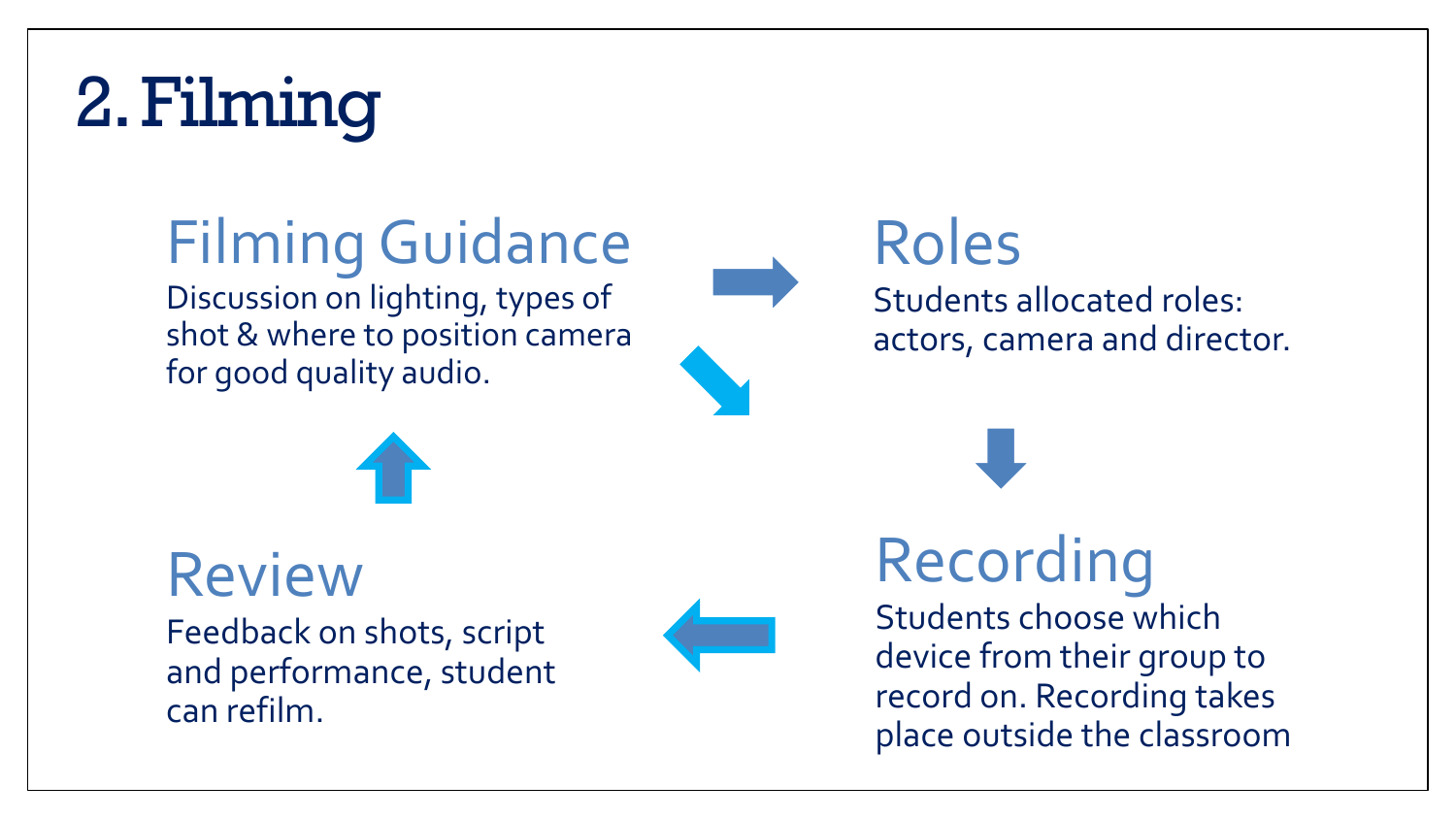### 3. Review

Footage reviewed by peers which led to facilitated discussion on groupwork.

Students communicated positive strategies to overcoming group work issues.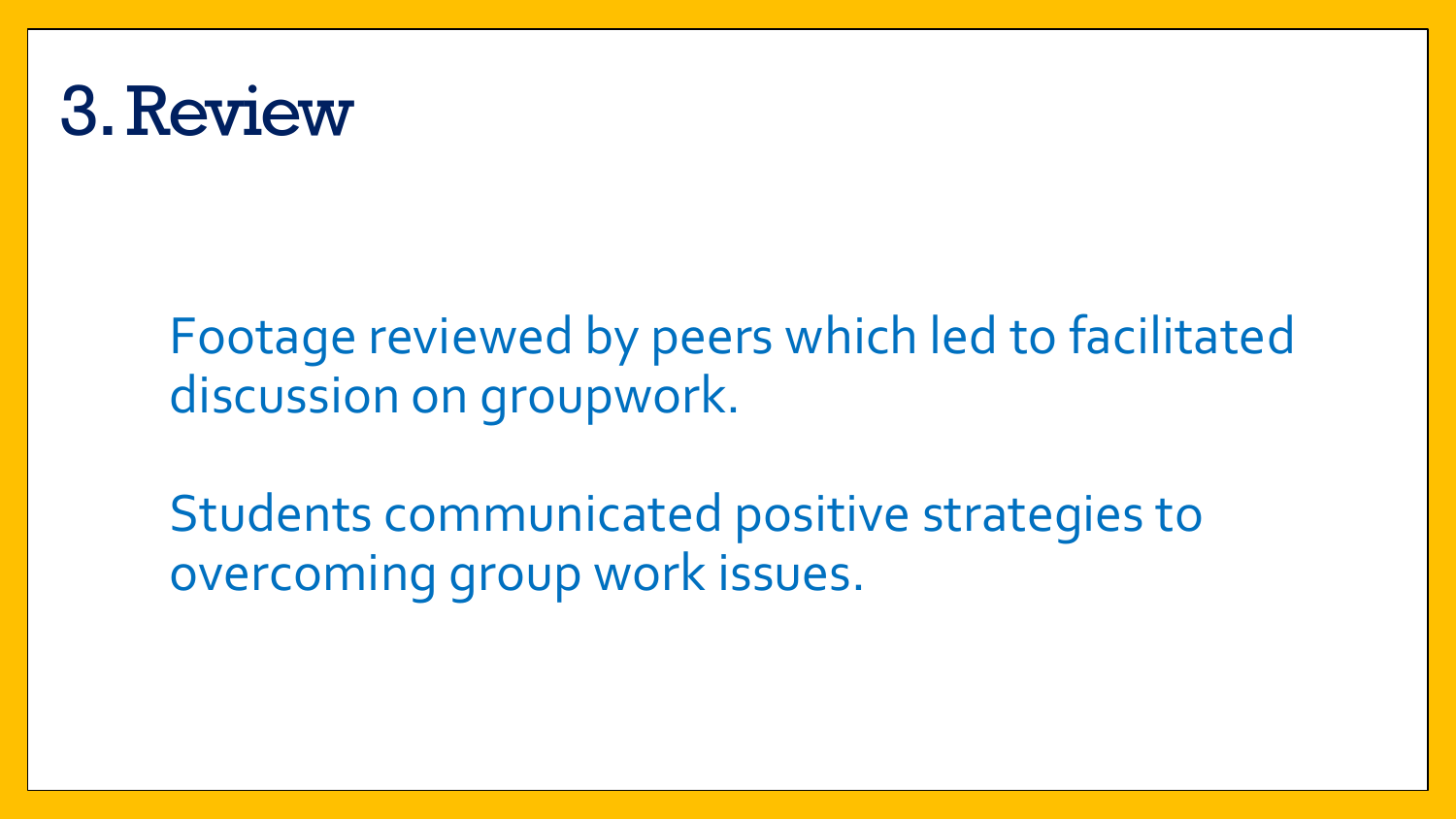### The output

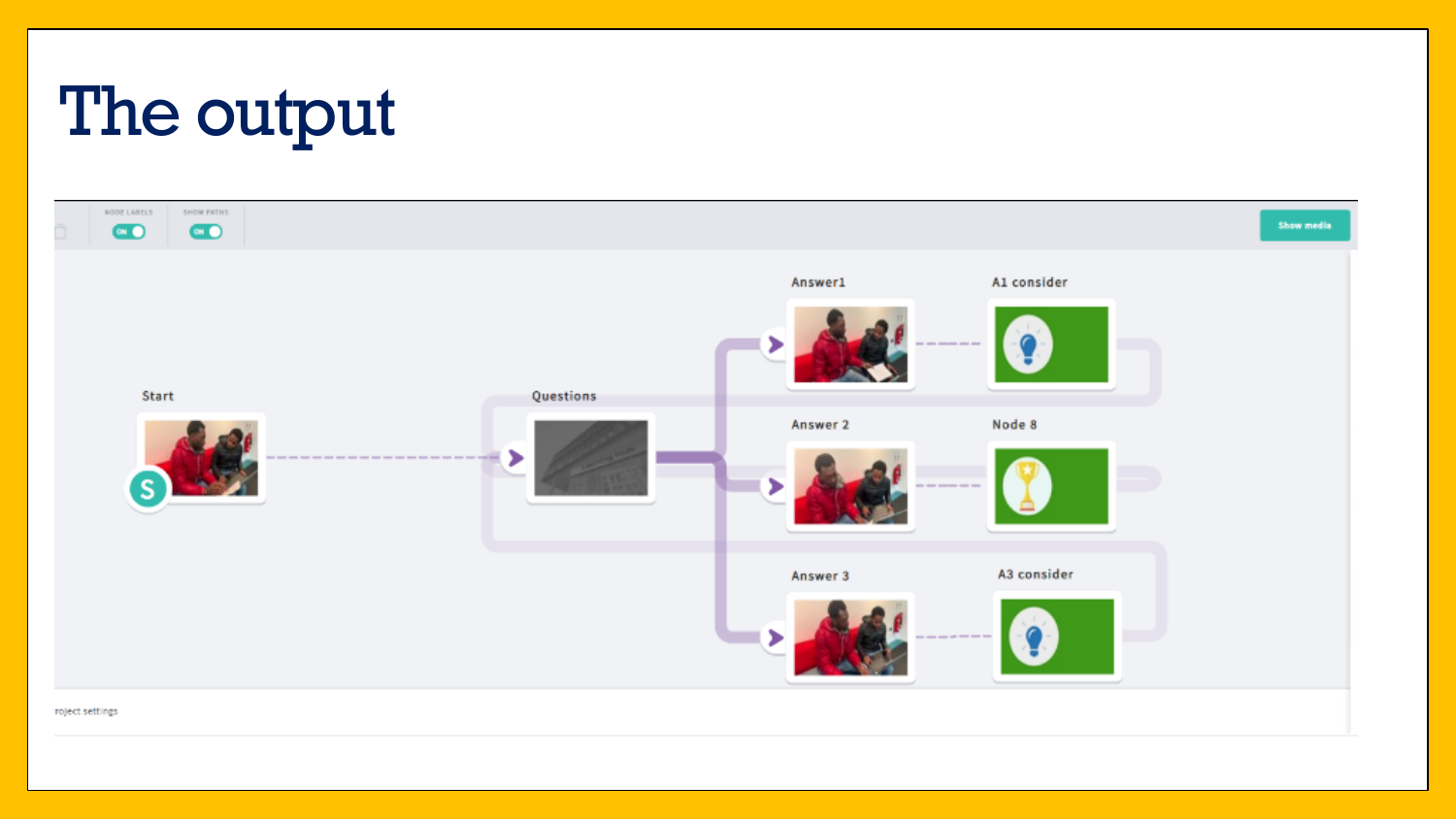### Feedback

Creating solutions to scenarios was mostly positive and engaging for the group.



"It was fun to work in a team on a practical project, to bond but not worry about grading."

"It was useful to know that other people faced similar issues in group work. "

"We were able to develop our teamwork, delegating and leadership skills."

"Encourage mixed group. Some groups are made of people of the same high schools, race, country."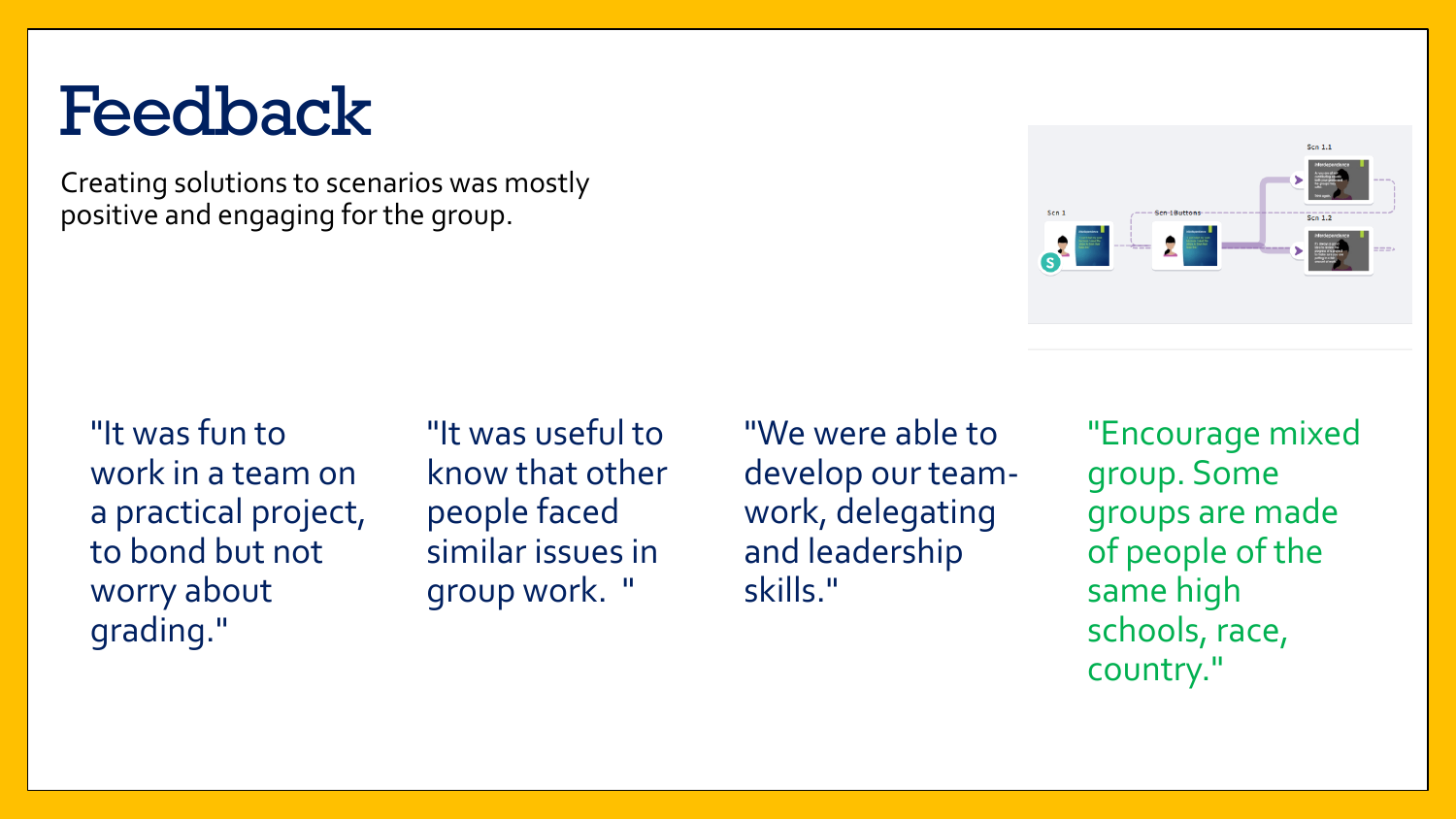## Translating to online

Synchronous virtual classroom and Padlet

#### [https://uon1.padlet.org/richard\\_byles1/CAN](https://uon1.padlet.org/richard_byles1/CAN)



#### Group 1 – uses text and images Group 2 – focused on the students writing a radio script.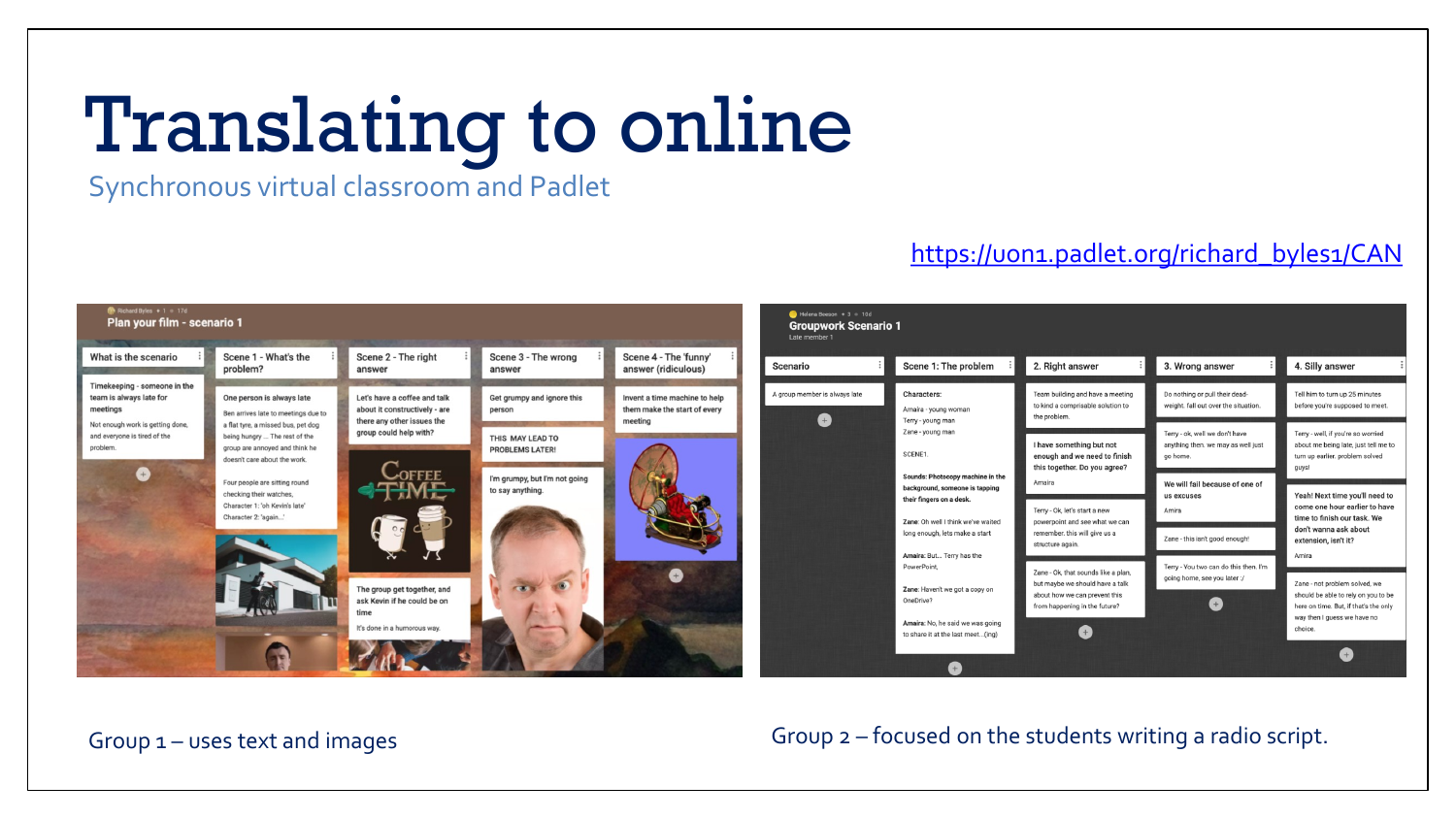#### **Benefits of these activities**

#### **Planning / writing**

#### Stimulates imagination

Students discuss and negotiate individual contributions

Time limited activity focuses the group on a single goal

Feedback prompts students to further develop ideas

Working in small groups fosters community spirit

#### **Performance**

Practice presenting in front of others

Learn new creative skills, video / script writing

Negotiate roles

Peer review

Encourages respect for listening to others

#### **Common to both**

Students design positive outcomes for difficult group scenarios Team / community building Breaks-down cultural barriers Students can articulate their experiences creatively Positive feedback from Faculty

staff builds trust with us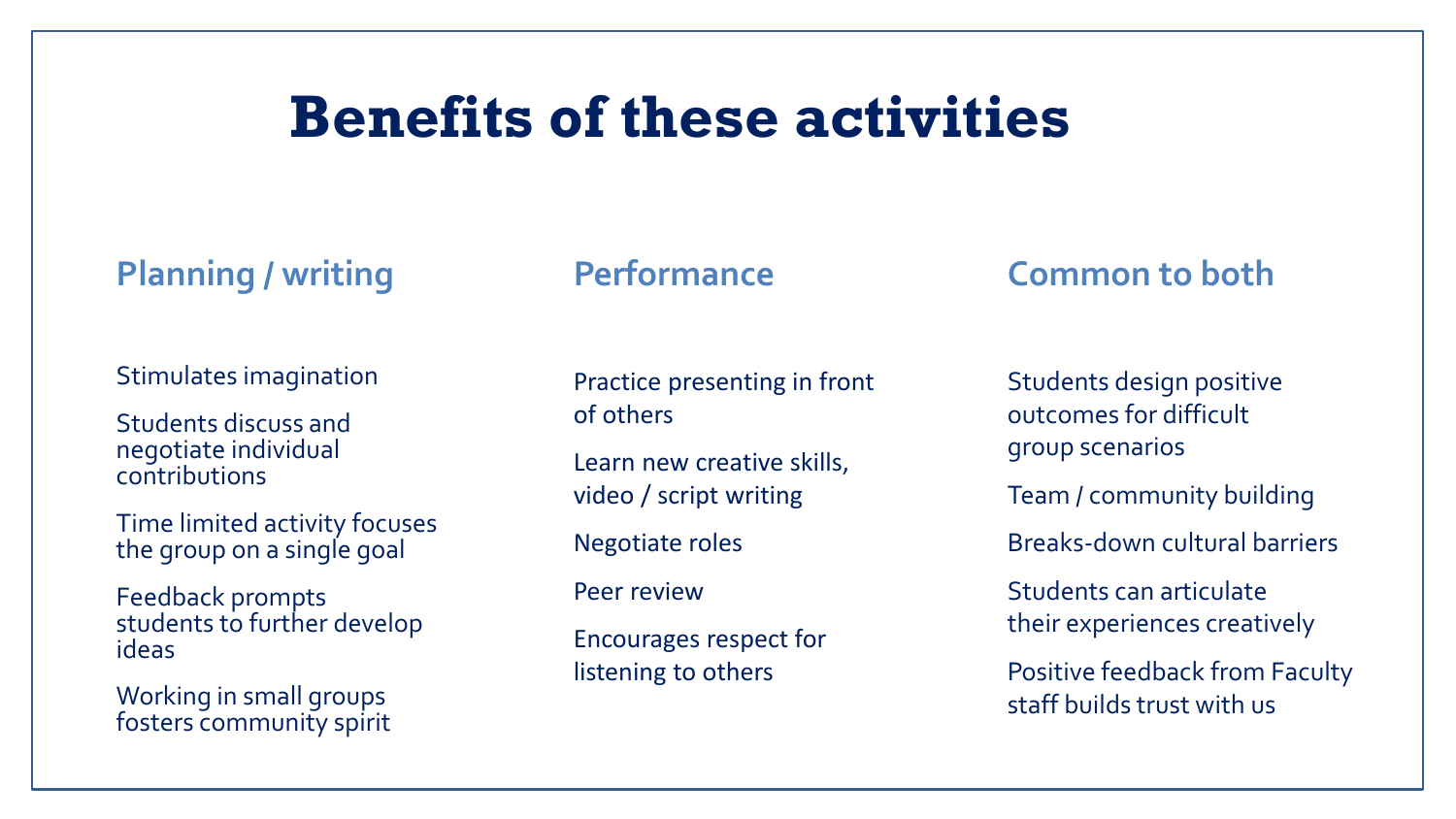**Feedback from the online workshops**

- 'The feedback from L4 and L5 was brilliant. Students found the session very engaging.'
- 'This actually made us think more positively about group work'
- 'At beginning was a bit awkward as no one knew each other … but after one person spoke everyone started to engage.'
- 'Our group could have engaged more by sharing our cameras.'
- 'I personally think it is really useful'
- 'Very inspirational session'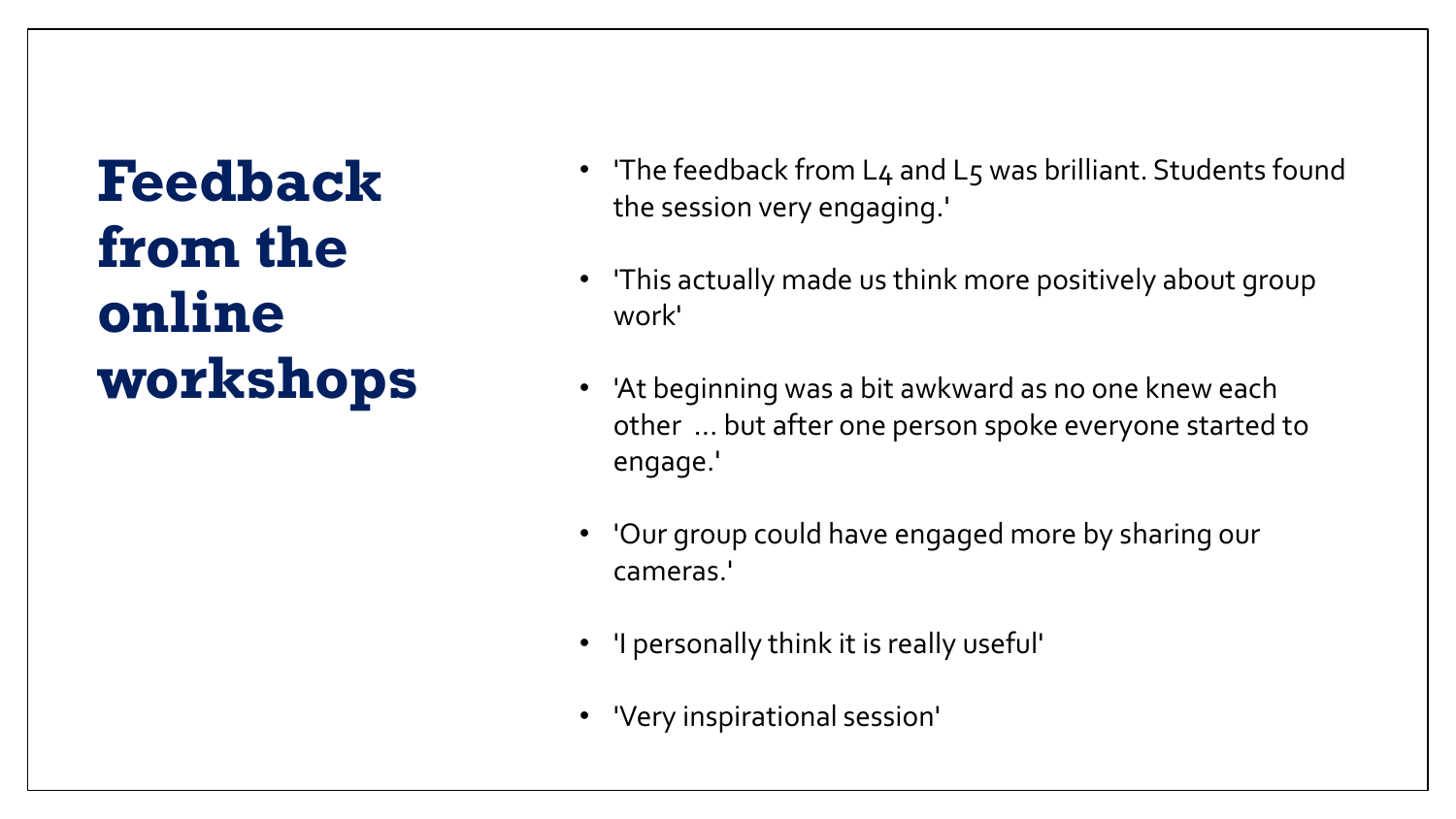#### Reflections and impact

- An LD/LT partnership broadens horizons, provides the possibility of reframing how students can practice skills and experiment with tools.
- Together we can critically evaluate how technologies work in teaching practice through creative solutions.
- We have the opportunity to create a bank of learning materials in partnership with students.
- Students have had the opportunity to practise group work skills without being assessed.
- Students have developed key groupwork strategies.
- A positive opportunity for team building which is especially good for students who haven't met in person to get to know each other.
- Gave students a voice in virtual classrooms through a creative storytelling exercise.